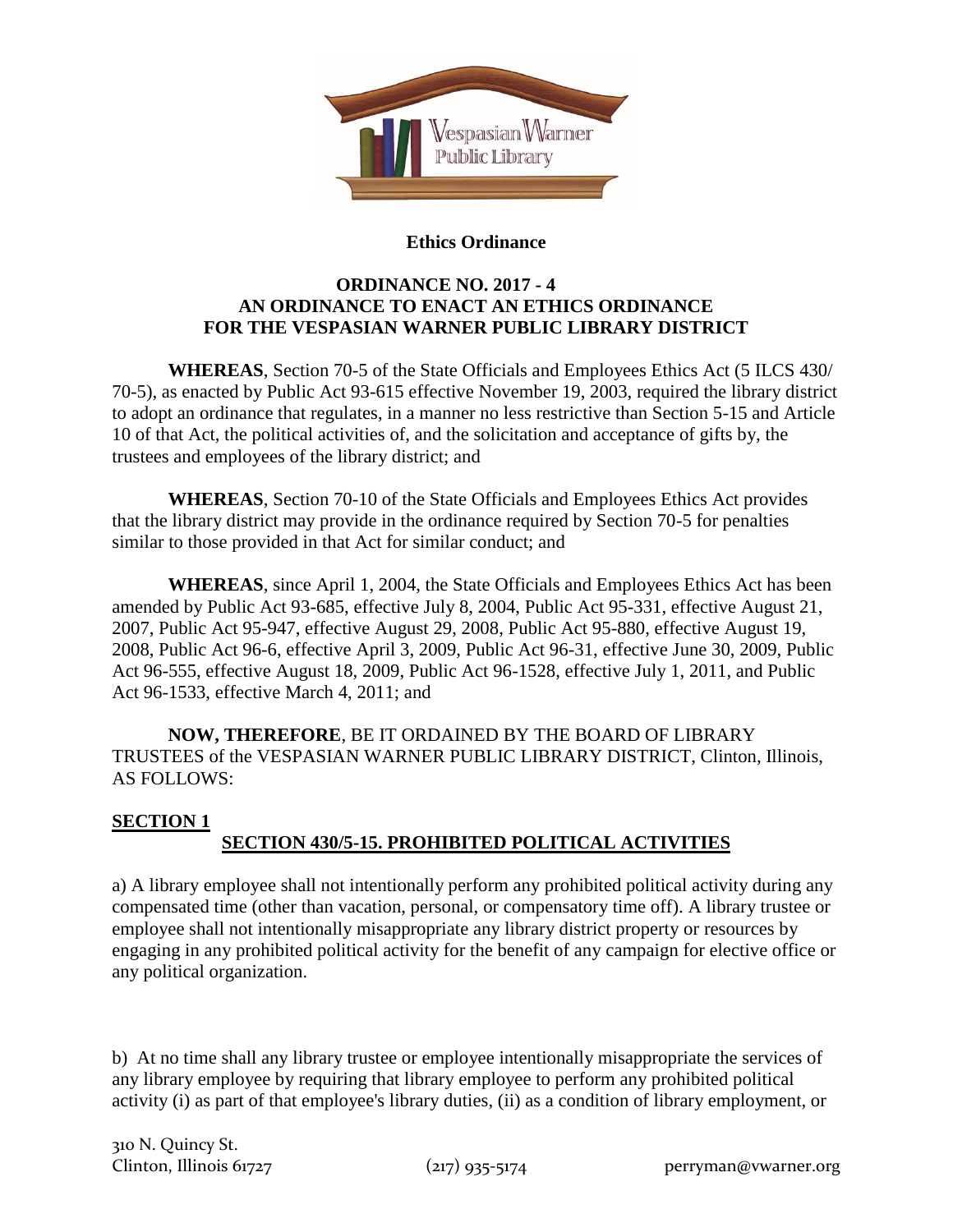

(iii) during any time off that is compensated by the library (such as vacation, personal, or compensatory time off).

c) A library employee shall not be required at any time to participate in any prohibited political activity in consideration for that library employee being awarded any additional compensation or employee benefit, in the form of a salary adjustment, bonus, compensatory time off, continued employment, or otherwise.

d) A library employee shall not be awarded any additional compensation or employee benefit, in the form of a salary adjustment, bonus, compensatory time off, continued employment, or otherwise, in consideration for the library employee's participation in any prohibited political activity.

e) Nothing in this Ordinance prohibits activities that are otherwise appropriate for a library employee to engage in as a part of his or her official library employment duties or activities that are undertaken by a library employee on a voluntary basis as permitted by law.

f) No person either (i) in a position that is subject to recognized merit principles of public employment or (ii) in a position the salary for which is paid in whole or in part by federal funds and that is subject to the Federal Standards for a Merit System of Personnel Administration applicable to grant-in-aid programs, shall be denied or deprived of library employment or tenure solely because he or she is a member or an officer of a political committee, of a political party, or of a political organization or club.

# **ARTICLE 10. GIFT BAN**

Section 10-10. Except as otherwise provided in this Ordinance, no library trustee or employee shall intentionally solicit or accept any gift from any prohibited source or in violation of any federal or State statute, rule, or regulation. This ban applies to and includes the spouse of and immediate family living with the library trustee or employee. No prohibited source shall intentionally offer or make a gift that violates this Ordinance.

Section 10-15. The restriction in Section 10-10 does not apply to the following:

- 1) Opportunities, benefits, and services that are available on the same conditions as for the general public.
- 2) Anything for which the library trustee or employee pays the market value.
- 3) Any (i) contribution that is lawfully made under the Election Code or under the State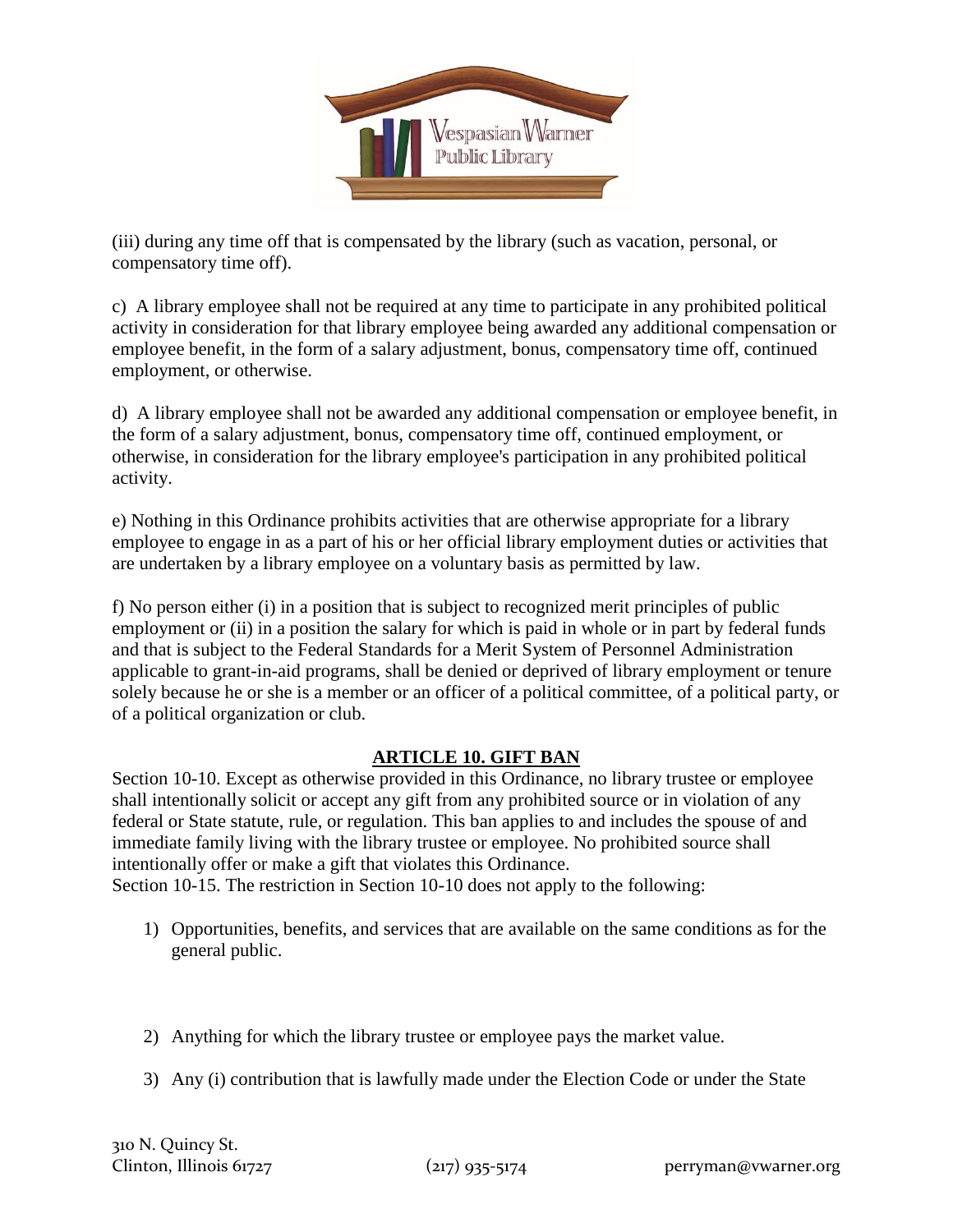

Officials and Employees Ethics Act or (ii) activities associated with a fundraising event in support of a political organization or candidate.

- 4) Educational materials and missions.
- 5) Travel expenses for a meeting to discuss library district business.
- 6) A gift from a relative, meaning those people related to the individual as father, mother, son, daughter, brother, sister, uncle, aunt, great aunt, great uncle, first cousin, nephew, niece, husband, wife, grandfather, grandmother, grandson, granddaughter, father-in-law, mother-in-law, son-in-law, daughter-in-law, brother-in-law, sister-in-law, stepfather, stepmother, stepson, stepdaughter, stepbrother, stepsister, half-brother, half-sister, and including the father, mother, grandfather, or grandmother of the individual's spouse and the individual's fiancé or fiancée.
- 7) Anything provided by an individual on the basis of a personal friendship unless the library trustee or employee has reason to believe that, under the circumstances, the gift was provided because of the official position or employment of the library trustee or employee and not because of the personal friendship. In determining whether a gift is provided on the basis of personal friendship, the library trustee or employee shall consider the circumstances under which the gift was offered, such as:

i) the history of the relationship between the individual giving the gift and the recipient of the gift, including any previous exchange of gifts between those individuals;

ii) whether to the actual knowledge of the library trustee or employee the individual who gave the gift personally paid for the gift or sought a tax deduction or business reimbursement for the gift; and

iii) whether to the actual knowledge of the library trustee or employee the individual who gave the gift also at the same time gave the same or similar gifts to other library trustees or employees.

8) Food or refreshments not exceeding \$75 per person in value on a single calendar day; provided that the food or refreshments are (i) consumed on the premises from which they were purchased or prepared or (ii) catered. For the purposes of this Ordinance, "catered" means food or refreshments that are purchased ready to eat and delivered by any means.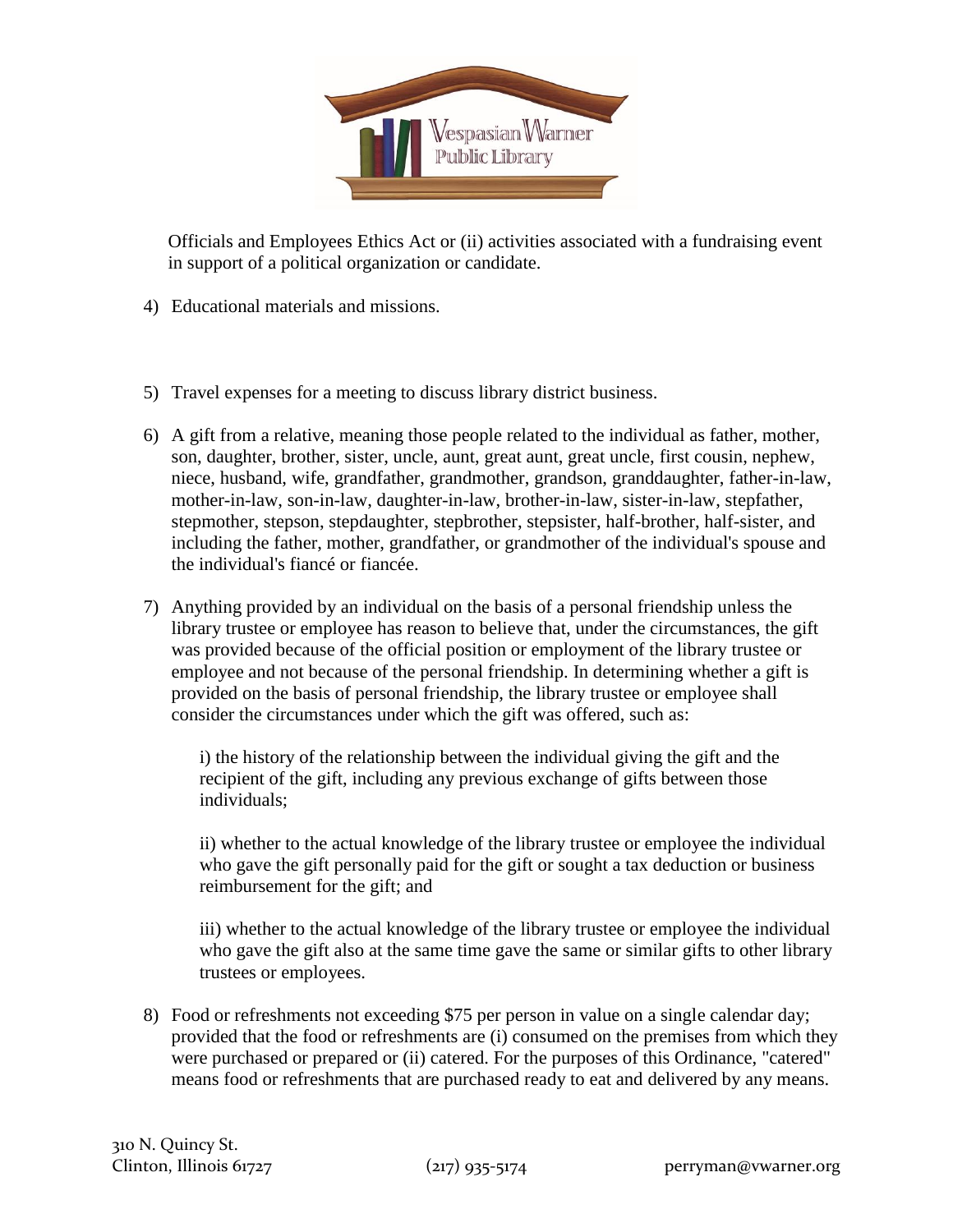

- 9) Food, refreshments, lodging, transportation, and other benefits resulting from the outside business or employment activities (or outside activities that are not connected to the duties of the library trustee or employee as an office holder or employee) of the library trustee or employee, or the spouse of the library trustee or employee, if the benefits have not been offered or enhanced because of the official position or employment of the library trustee or employee, and are customarily provided to others in similar circumstances.
- 10) Intra-governmental and inter-governmental gifts. For the purpose of this Ordinance, "intra-governmental gift" means any gift given to a library trustee or employee from another library trustee or employee; and "inter-governmental gift" means any gift given to a library trustee or employee by a member, officer, or employee of a State agency, of a federal agency, or of any governmental entity.
- 11)Bequests, inheritances, and other transfers at death.
- 12) Any item or items from any one prohibited source during any calendar year having a cumulative total value of less than \$100.

Each of the exceptions listed in this Section is mutually exclusive and independent of one another.

Section 10-30. Gift ban; disposition of gifts. A library trustee or employee does not violate this Ordinance if the library trustee or employee promptly takes reasonable action to return the prohibited gift to its source or gives the gift or an amount equal to its value to an appropriate charity that is exempt from income taxation under Section  $501(c)(3)$  of the Internal Revenue Code of 1986, as now or hereafter amended, renumbered, or succeeded.

For purposes of this Ordinance, "prohibited source" means any person or entity who:

- 1) is seeking official action (i) by a library trustee or (ii) in the case of an employee, by the employee or other employee directing the employee;
- 2) does business or seeks to do business (i) with a library trustee or (ii) in the case of an employee, with the employee or other employee directing the employee;
- 3) conducts activities regulated (i) by a library trustee or (ii) in the case of an employee, by the employee or other employee directing the employee;
- 4) has interests that may be substantially affected by the performance or nonperformance of the official duties of a library trustee or employee;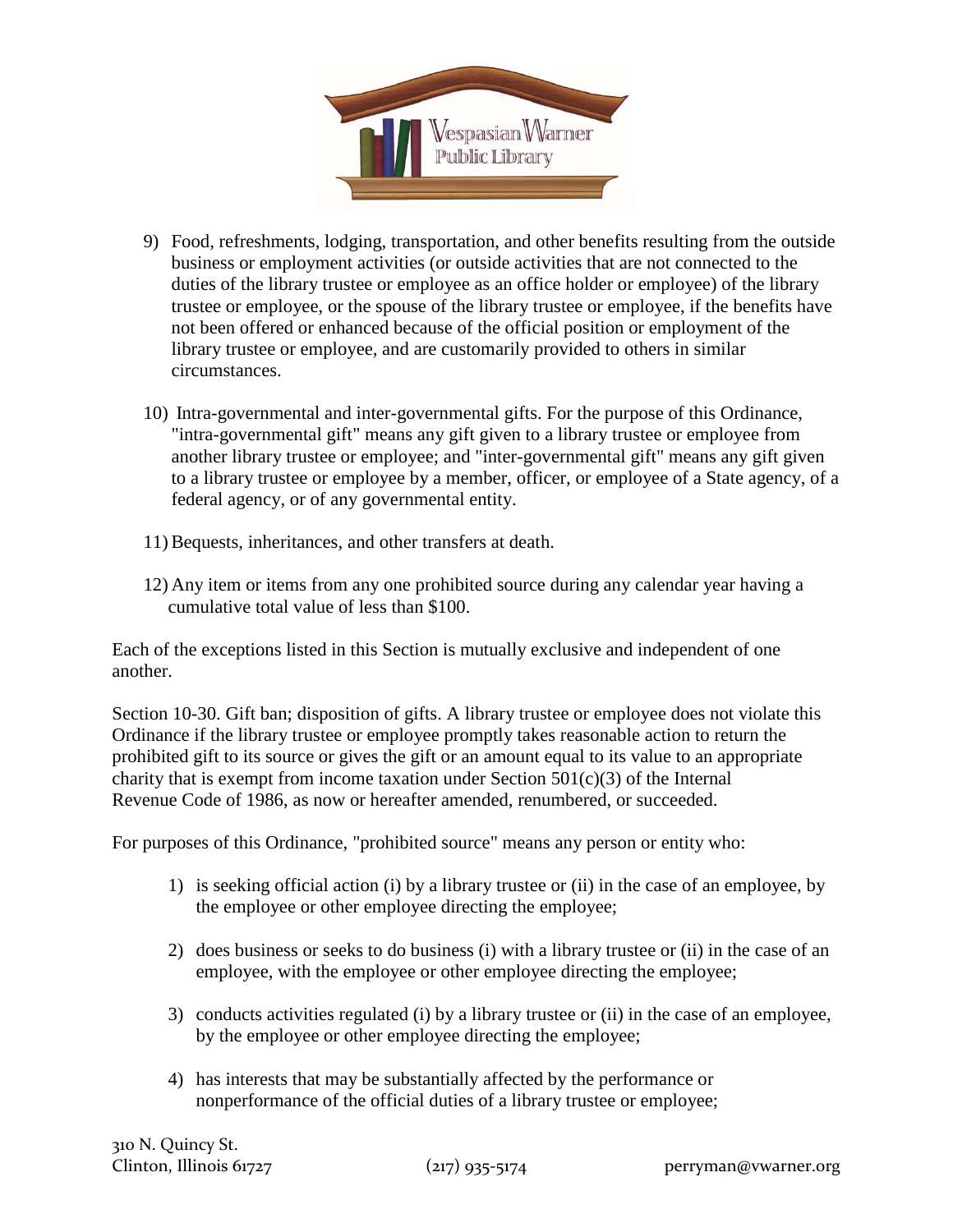

- 5) is registered or required to be registered with the Secretary of State under the Lobbyist Registration Act, except that an entity not otherwise a prohibited source does not become a prohibited source merely because a registered lobbyist is one of its members or serves on its board of directors; or
- 6) is an agent of, a spouse of, or an immediate family member who is living with a "prohibited source."

# **ETHICS ADVISOR**

The library board president, with the advice and consent of the board of library trustees, shall designate an ethics advisor for the Vespasian Warner Public Library District. The duties of the ethics advisor may be delegated to an employee of the Vespasian Warner Public Library District unless the position has been created as an office by the Vespasian Warner Public Library District. The ethics advisor shall provide guidance to the library trustees and employees concerning the interpretation of and compliance with the provisions of this Ordinance. The ethics advisor shall perform such other duties as may be delegated by the library board president.

## **PENALTIES**

- a) A person is guilty of a Class A misdemeanor if that person intentionally violates any provision of Section 430/5-15.
- b) A person who intentionally violates any provision of Article 10 is guilty of a business offense and subject to a fine of at least \$1,001 and up to \$5,000.
- c) Any person who intentionally makes a false report alleging a violation of any provision of this Ordinance to the Ethics Commission, the State Police, a State's Attorney, the Attorney General, or any other law enforcement official is guilty of a Class A misdemeanor.
- d) The Ethics Commission may recommend an administrative fine of up to \$5,000 against any person who violates this Ordinance, who intentionally obstructs or interferes with an investigation conducted under this Ordinance, or who intentionally makes a false, frivolous, or bad faith allegation.
- e) In addition to any other penalty that may apply, whether criminal or civil, a library trustee or employee who intentionally violates any provision of Section 5-15 or Article 10 is subject to discipline or discharge by the appropriate ultimate jurisdictional authority.